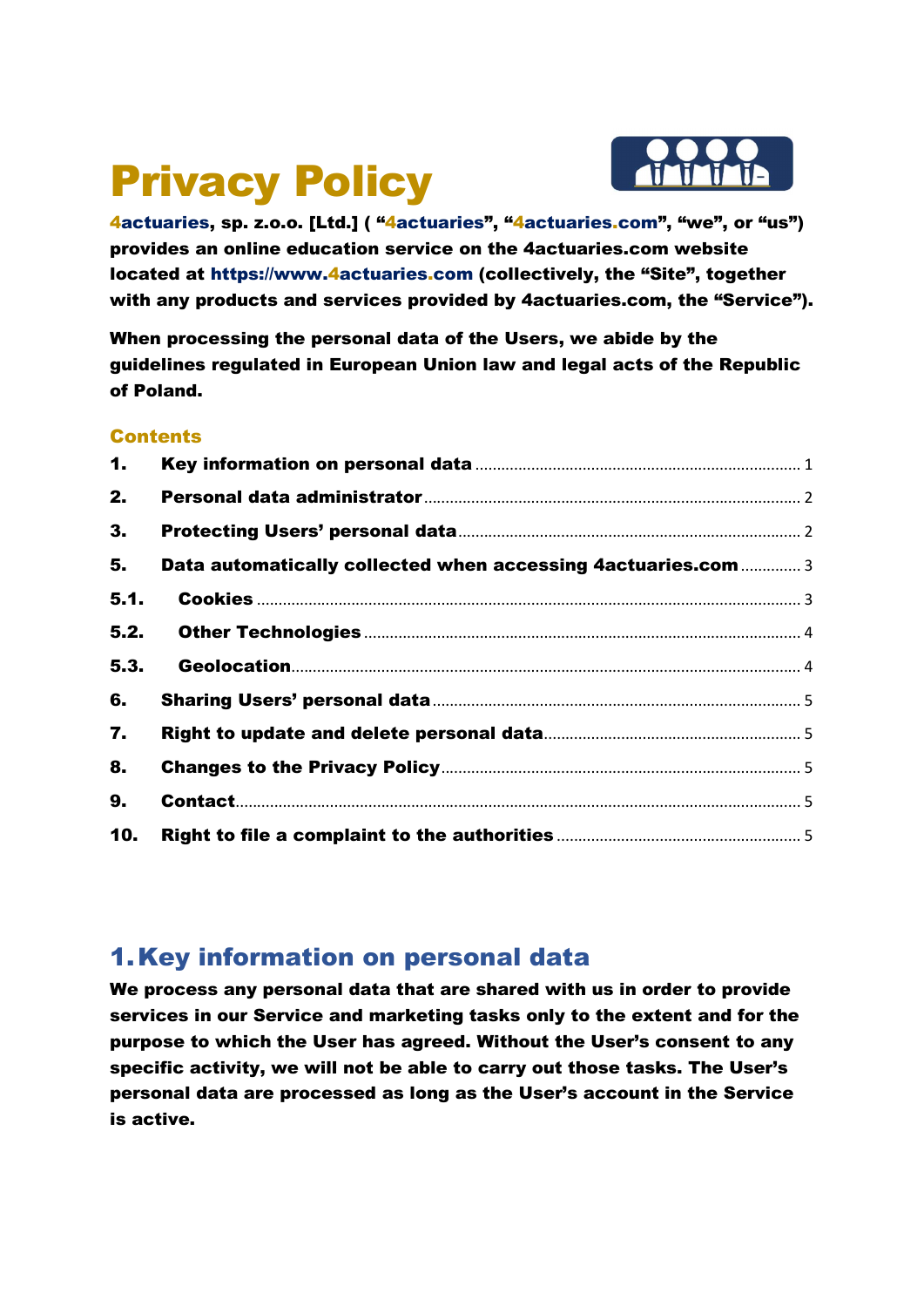#### 2.Personal data administrator

The administrator of the personal data, or the party responsible for the security of the Users' personal data, among others, is:

4actuaries sp. z o.o., with the registered office in Bydgoszcz, 85-324, Poland, 11 Dywizjonu Artylerii Konnej 12/25 Street, entered into the Register of Entrepreneurs kept by

the District Court of Bydgoszcz ,

Register under the (KRS) no. 0000822039,

VAT number (NIP): 9671432576,

company ID (REGON): 385215713,

initial capital: 5,000.00 PLN.

#### 3.Protecting Users' personal data

A Personal Data Security Policy is in effect at 4actuaries, which is adhered to by those duly authorized by the Data Administrator. Only those who are duly authorized by the Data Administrator have access to Users' personal data. The Personal Data Security Policy details the rules for the protection and supervision of personal data processing. In order to protect our Users' personal data we have implemented technical and organizational measures which guarantee the protection of the processed data in accordance with the requirements specified in European Union law and legal acts of the Republic of Poland.

# 4. The objective and scope of collecting personal data

In this Privacy Policy, the "personal data" term stands for the information or fragments of information that can be used to identify a User. User's personal data are necessary for us to provide services in the Service, which includes creating a User account. In order to do that, we obtain the following categories of personal data from the Users:

- email address
- first and last name
- geolocation data
- information about the devices and software used to use the Service
- data about the history and characteristics of the services of the Service used.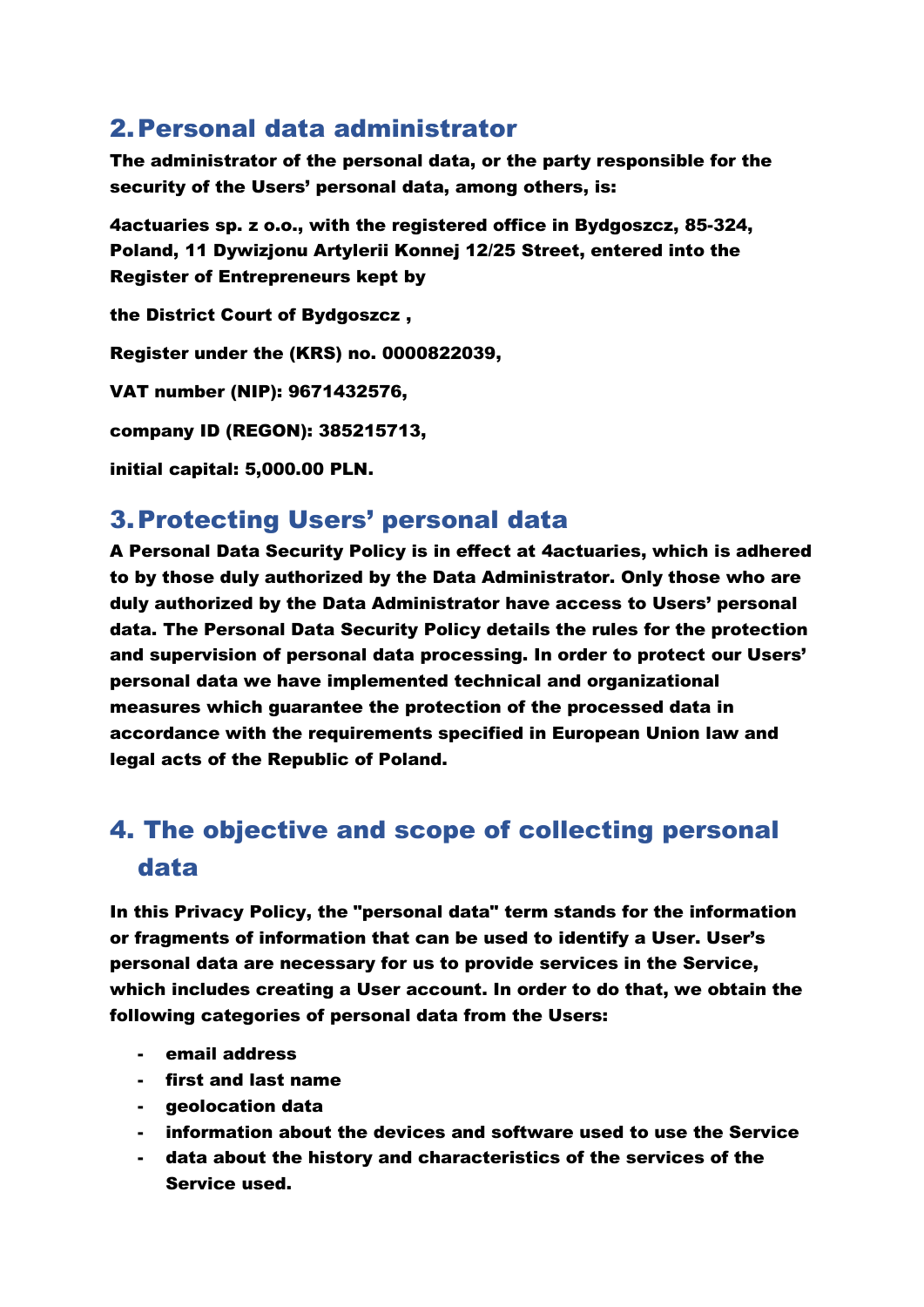When registering in the Service, you will be required to provide us with your email address. It is used to create a User account, log in, as well as to contact the User as part of the services provided.

## 5.Data automatically collected when accessing 4actuaries.com

The IT system used by the 4acturies.com automatically collects log data associated with the device the User uses to access the Service. These data are collected for the purpose of service documentation and statistics, and include: the type of device, operating system, web browser type, screen resolution, color depth, IP address, Internet service provider, and the entry address to 4actuaries.com. The data are used to optimize the Service and provide services.

#### 5.1. Cookies

The Service uses the so-called cookies (hereinafter: Cookies). These are small text files placed on Users' devices (e.g. computers) via web browsers. These files allow to store certain information on a User's device, to be accessed later by the Service that created them. Cookies usually contain the name of the Service they come from, as well as the time of their storage on the end device, a unique number, as well as other information useful for the functioning of the Service. Because of their features, two types of Cookies are distinguished: internal (used by the Service) and external (used by other entities cooperating with 4actuaries). Some Cookies are used while the User is using the connection to the Service (so-called session Cookies) and are deleted after the browser session or end device session is ended. Some Cookies are so-called

permanent Cookies and are stored on the device and remain there until deleted.

We can use Cookies to:

- Adjust the contents of the Service to User's individual preferences, and optimise the Users' use of the websites (in particular, Cookies allow to recognize one's device and display the Service properly, so that it is best adjusted to User's individual needs)
- Compile statistics (so that we can better understand how our Users use the Service)
- Provide our Users with ads relevant to their individual preferences.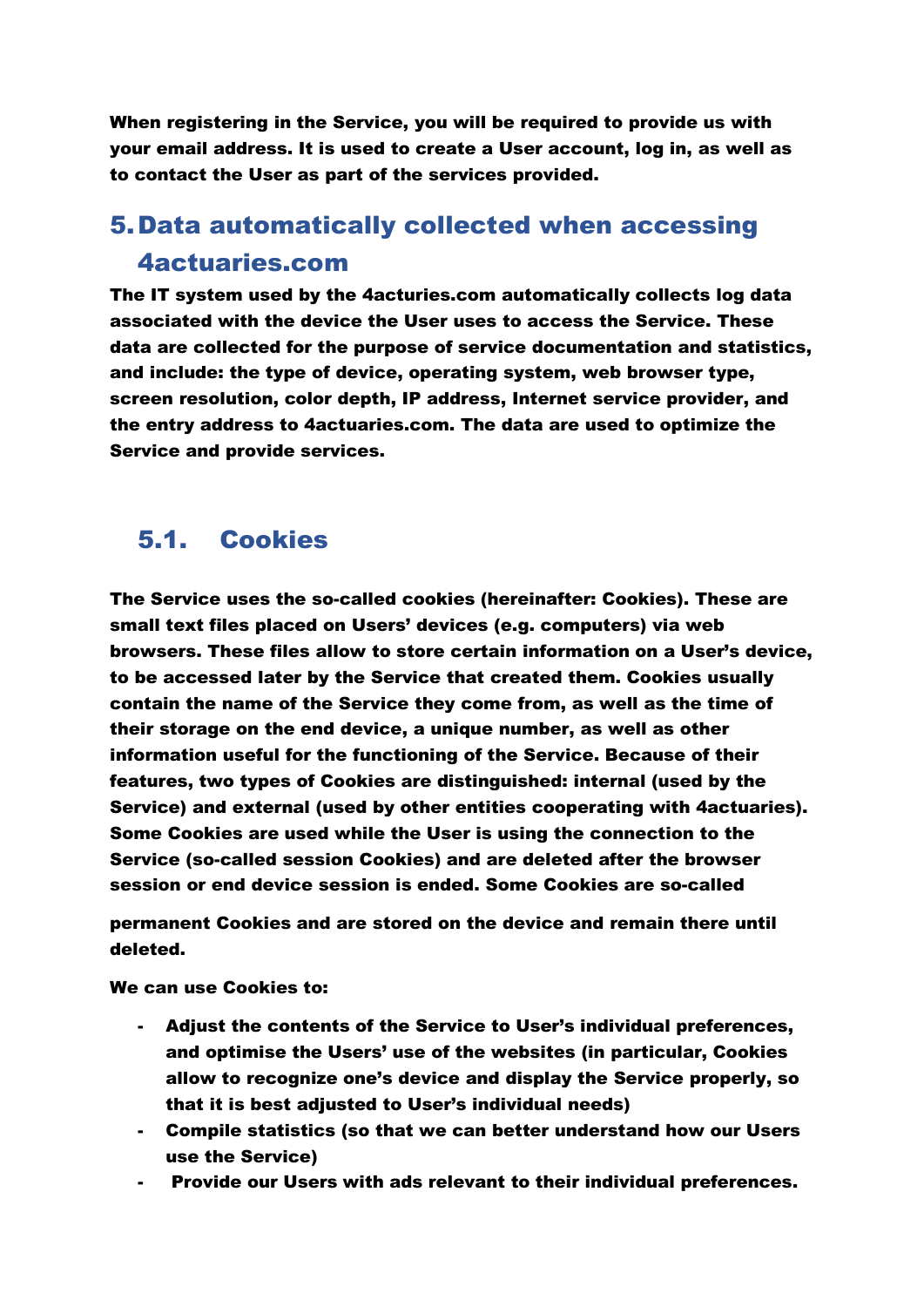In accordance with Google's guidelines on improved remarketing lists, based on the Cookies files used, the Service can display ads to Users who access the Service on one device, and then search or browse websites on another device. Web browsers usually allow to store Cookies on the end User's device by default. However, the Users can and are allowed to change their Cookies settings at any time. In order to change the Cookies settings, the User should read the detailed information on what Cookies make possible and how to manage Cookies that are available in their web browser's settings. If the User does not want Cookies to be installed on their device, they can block them by changing the configuration of their web browser. The information on how to do it can be found in the help section of the web browser. Blocking Cookies may cause some functionalities of the Service to cease working properly.

#### 5.2. Other Technologies

The Service also uses Other Technologies that are functionally identical or similar to Cookies. These are technologies used by 4actuaries and our cooperating entities, which can store additional information and access the data stored in the end device of the User (e.g. files buffered in a User's end device, Local Storage, Session Storage etc.). The above-mentioned information concerning Cookies applies to Other Technologies.

#### 5.3. Geolocation

Data on the location of the device that is used to connect to the Service are used in order to provide services of the Service properly, which includes adjusting the content. The location is established on the basis of the IP address, the information provided by the browser, and the User's declaration.

#### 6.Physical storage of data

We use hosting services of the third party which is:

"PythonAnywhere LLP", 28 Ely Place, 3rd Floor, London EC1N 6TD, United Kingdom, (Registered number: OC378414, VAT number: GB 893 5643 79)

PythonAnywhere LLP uses the servers operated by Amazon Web Services which are stored in United States of America. As consequence your personal data is transferred to the USA. Amazon Web Services are certified under the EU-US Privacy Shield Framework. This provides certain safeguards in relation to the handling of your personal data. See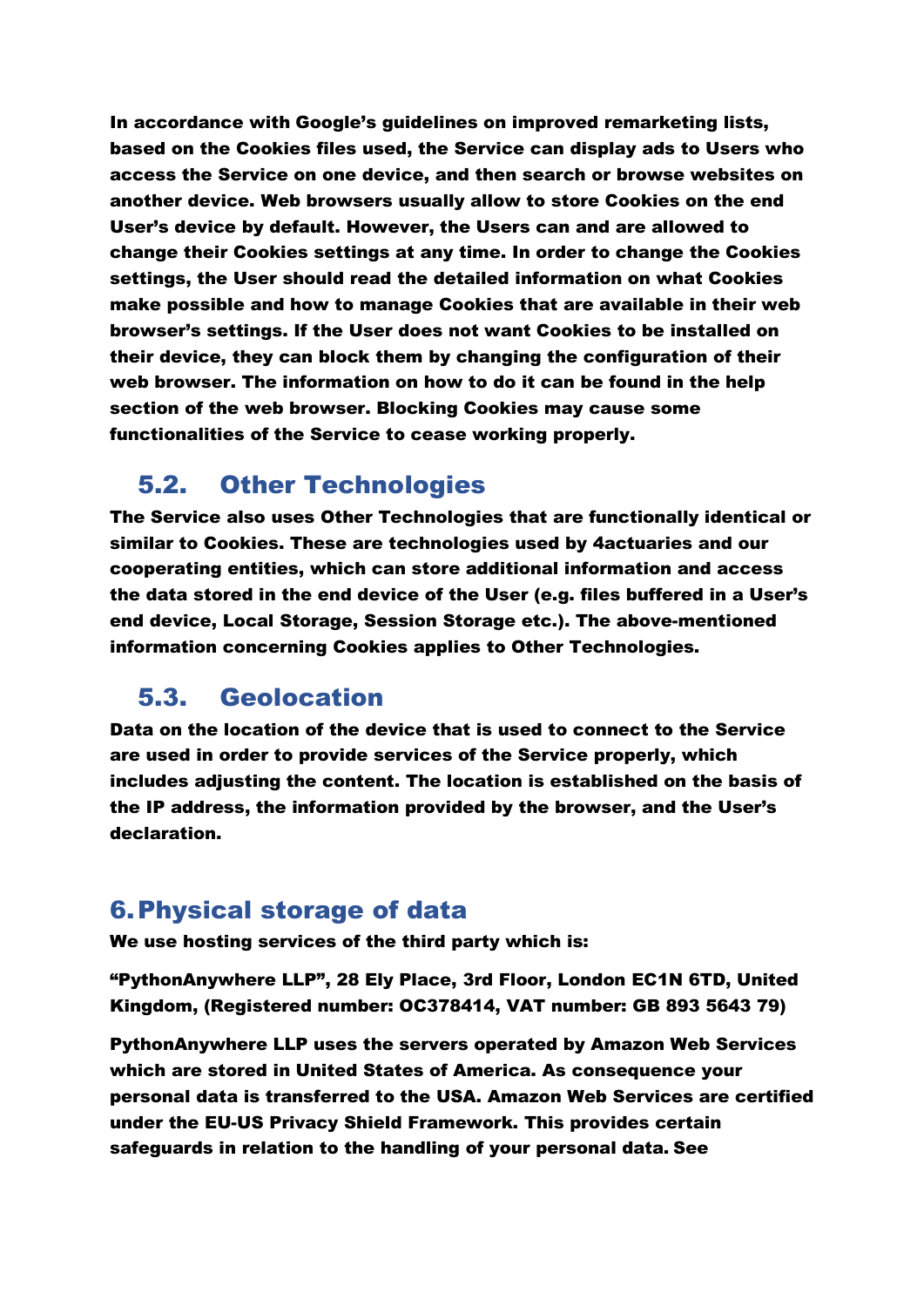https://ec.europa.eu/info/law/law-topic/data-protection\_en for more information.

### 7.Sharing Users' personal data

The personal data Administrator is entitled to process Users' personal data, including sharing the personal data with authorized entities based on the applicable law. Users' personal data may be processed in an automated way, also in the form of profiling. By having Users' personal data processed in this way, it is possible to analyze the effects of the Users' work in the Service, create anonymous breakdowns and statistics in order to adjust the offer in the Service to the needs of the Users.

#### 8.Right to update and delete personal data

Each User has the right to access their personal data that are processed, in particular the right to demand that the personal data be edited and updated if they are incomplete, invalid or false, or the right to delete them (the right to be forgotten). For any of the above, the User has to send an email message to contact@4actuaries.com.

Once a User submits a request to have their personal data deleted by 4actuaries, it will render providing further services in the Service for that User impossible and make it necessary to permanently delete that User's account as stipulated in Paragraph 6 point 1 of Terms & Conditions.

#### 9.Changes to the Privacy Policy

We reserve the right to change the Privacy Policy. When making changes to the Privacy Policy, we will notify the User about it clearly and as appropriate under the circumstances, e.g. by displaying a prominent notice within the Service or by sending the User an email. Changes come into effect as of their entry into force.

#### 10. Contact

If there are any questions or doubts concerning the Privacy Policy and Users' personal data security, as well as if the User wishes to update or delete their personal data, please contact us via the contact form www.4actuaries.com/contact or by email at contact@4actuairies.com

#### 11. Right to file a complaint to the authorities

Due to the processing of Users' personal data by the Administrator, each User has the right to file a complaint to the data protection supervisory